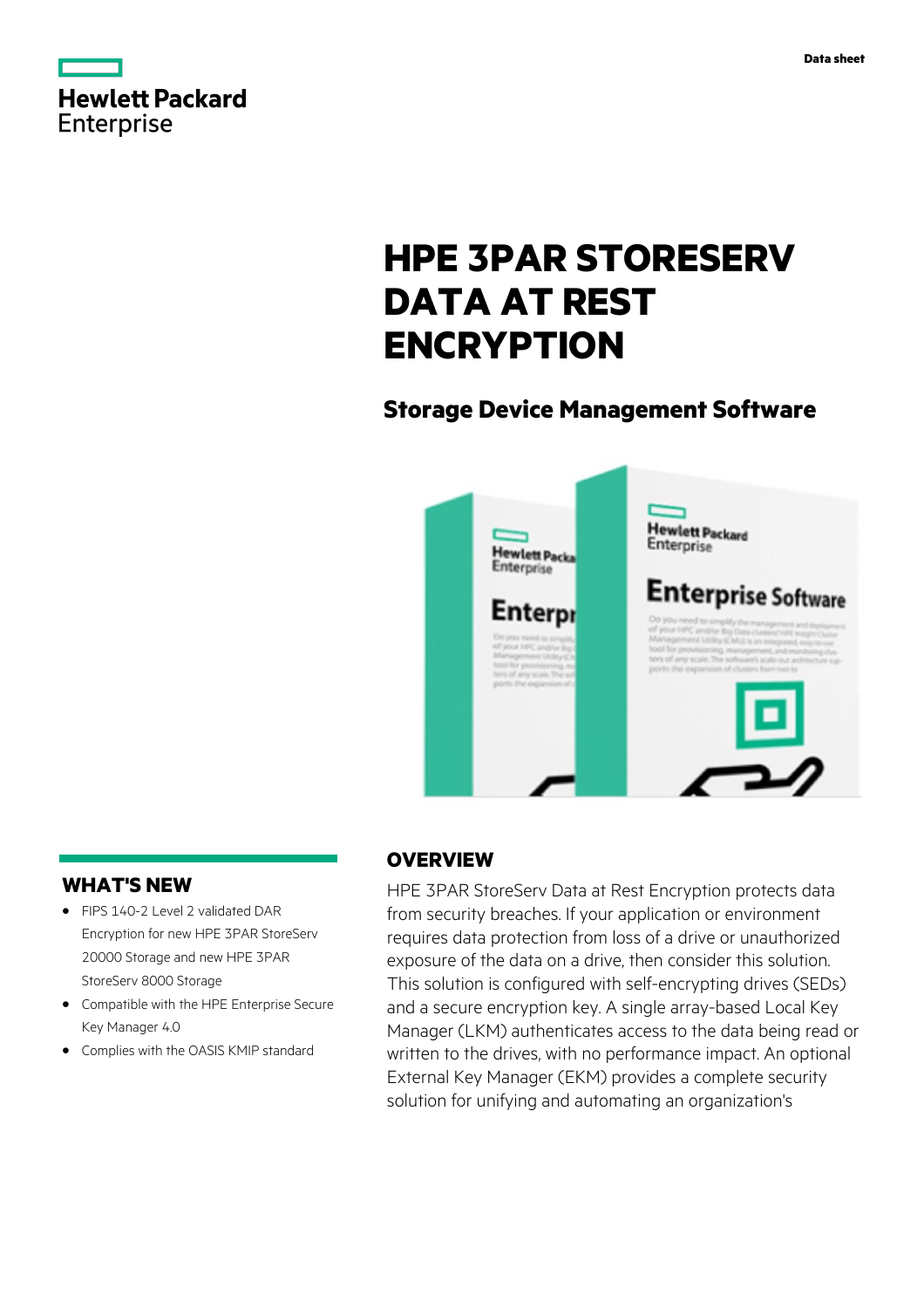encryption controls by securely creating, protecting, serving, controlling, and auditing the encryption keys, both locally and remotely. All HPE 3PAR StoreServ models are available with self-encrypting drives where data is encrypted as it is written to the drive. All data contained on these drives is protected against unauthorized access, including media or hardware theft, tampering, and more. [1]

## **FEATURES**

#### **Secure Sensitive Personal Information According to Regulatory Mandates**

Encrypt electronic medical records for HIPPA compliance to provide patient confidentiality from unauthorized or inadvertent disclosure.

Comply with payment card industry regulations that define requirements for protection of card holder data.

Protect intellectual property or other sensitive business data by encrypting data.

#### **Encrypt Data Easily and with no Performance Impact**

All data on the HPE 3PAR StoreServ System is encrypted as it is written to the drives. In the event of a drive failure, the data is protected from unauthorized access.

The encryption process happens inside the drive architecture without any user intervention.

Local key manager included with HPE 3PAR StoreServ unlocks all drives in the array for reads and writes. Each encrypted array uses only one authentication key.

#### **Mitigate Internal and External Risk with Data-At-Rest Encryption**

HPE 3PAR StoreServ system provides proper key management that is critical to maintain separation of duties and protection against improperly cared for disks, or malicious intent from remote office employees.

Encryption protects against disk drive theft and un-scrubbed disk drives that are repurposed.

#### **Secure your data with Self Encrypting Drives (SED)**

450 GB and 900 GB 10K and 2 TB and 4 TB 7.2K Self Encrypting Drive for HPE 3PAR StoreServ 7000 and 10000; FIPS 140-2 validated.

400 GB MLC SSD SED for HPE 3PAR StoreServ 7000, 7450 and 10000.

1TB 7.2K SFF SED for HPE 3PAR StoreServ 7000.

All SEDs are certified by the U.S. National Institute of Standards and Technology (NIST) and Canadian Communications Security Establishment (CSE) as meeting Level 2 security requirements for cryptographic modules as defined in the Federal Information Processing Standards (FIPS) 140-2 Publication.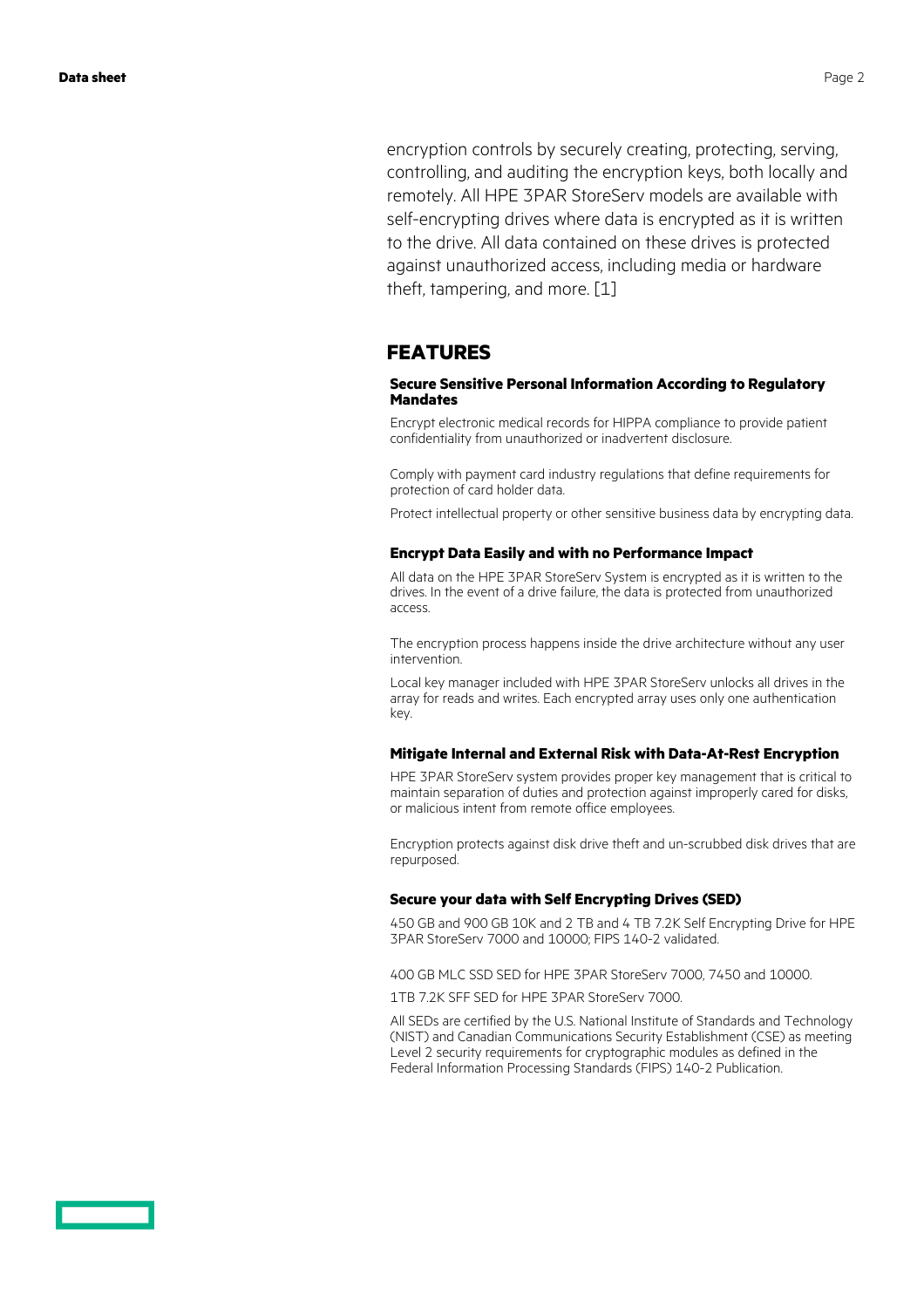# **Technical specifications HPE 3PAR StoreServ Data At Rest Encryption**

**Supported hardware environment HPE 3PAR StoreServ Version Version HPE 3PAR Operating System 3.1.2 Maintenance Update 2**